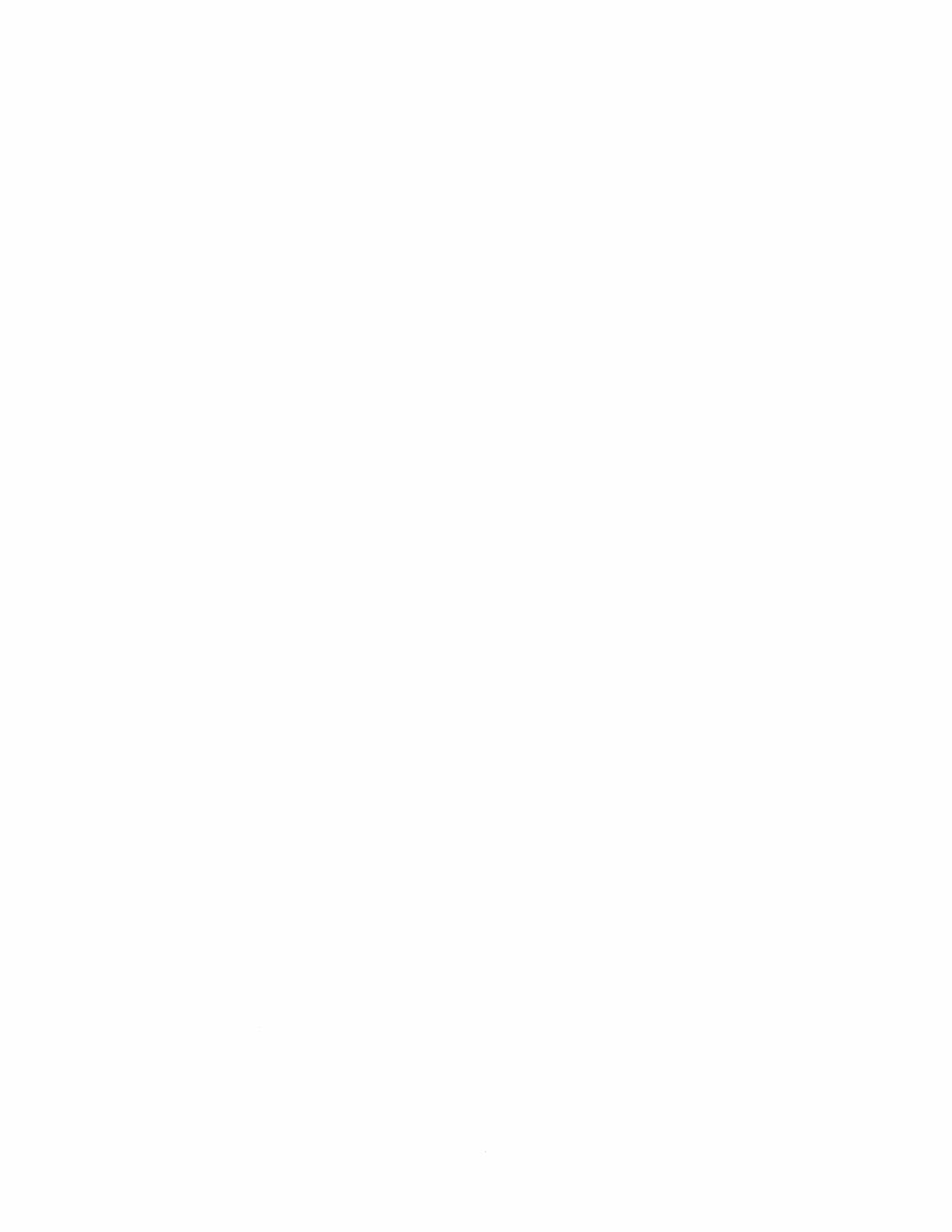Honourable Speaker Hon Members

I rise to respond to questions posed by Hon. Dudu Murorua, seeking clarification on matters related to Namibia's COVID-19 response and preparedness, specifically on the burials of persons whose deaths are attributed to COVID-19.

The Public and Environmental Health Act of 2005 enjoins the Ministry of Health and Social Services to promote, protect and preserve public health. Section 29, thereof grants the Minister certain powers to put measures in place to manage public health emergencies, including the outbreaks of notifiable infectious diseases.

*Hon. Murorua asked why there was a recommendation that COVID-19 graves should be located 50 meters away from existing graves.*

I take it that when I announced the new Standard Operating Procedures for safe burials on the 3 February 2021, many people were still on leave and might have missed the information. The question of the Hon Murorua has been overtaken by events. Also, yesterday, during the 25 Covid-19 Public Briefing at State House, I announced further amendments to the burials protocol. Nonetheless, I proceed to respond to the questions as put.

Our first priority is to ensure that we protect public health at all cost. It is for this reason that human remains of persons who succumb to notifiable infectious diseases are buried in a specific manner, known as a safe burial. Since COVID-19 is a novel virus and not much was known at the begging of the pandemic, the initial Standard Operating Procedure on the burial of COVID-19 remains indicated that such grave should be located at least 50 meters from existing graves. The imperative was to protect public health and protect people. With evolving information, this requirement has since been done away with. However, I hasten to add that burials involving notifiable infectious diseases, including COVID-19 require that effective infection control practices are adhered to without fail. This is to ensure that one funeral does not breed or give rise to other funerals, because it has been proven that public gatherings such as funeral have become super spreading events for COVID-19 infections. We must do everything we can to prevent this from happening, hence the measures put in place with respect to COVID-19 burials.

*Further, the Honourable Member also sought clarity regarding the storage of corpses of COVID-19 and those that are not COVID related in the same mortuaries.*

The storage of human remains of persons who succumb to notifiable infectious diseases, including COVID-19, is conducted under strict precautions that are informed by the imperatives of infection prevention and control. These precautions are taken to avoid possible contamination or spreading of infections from such human remains.